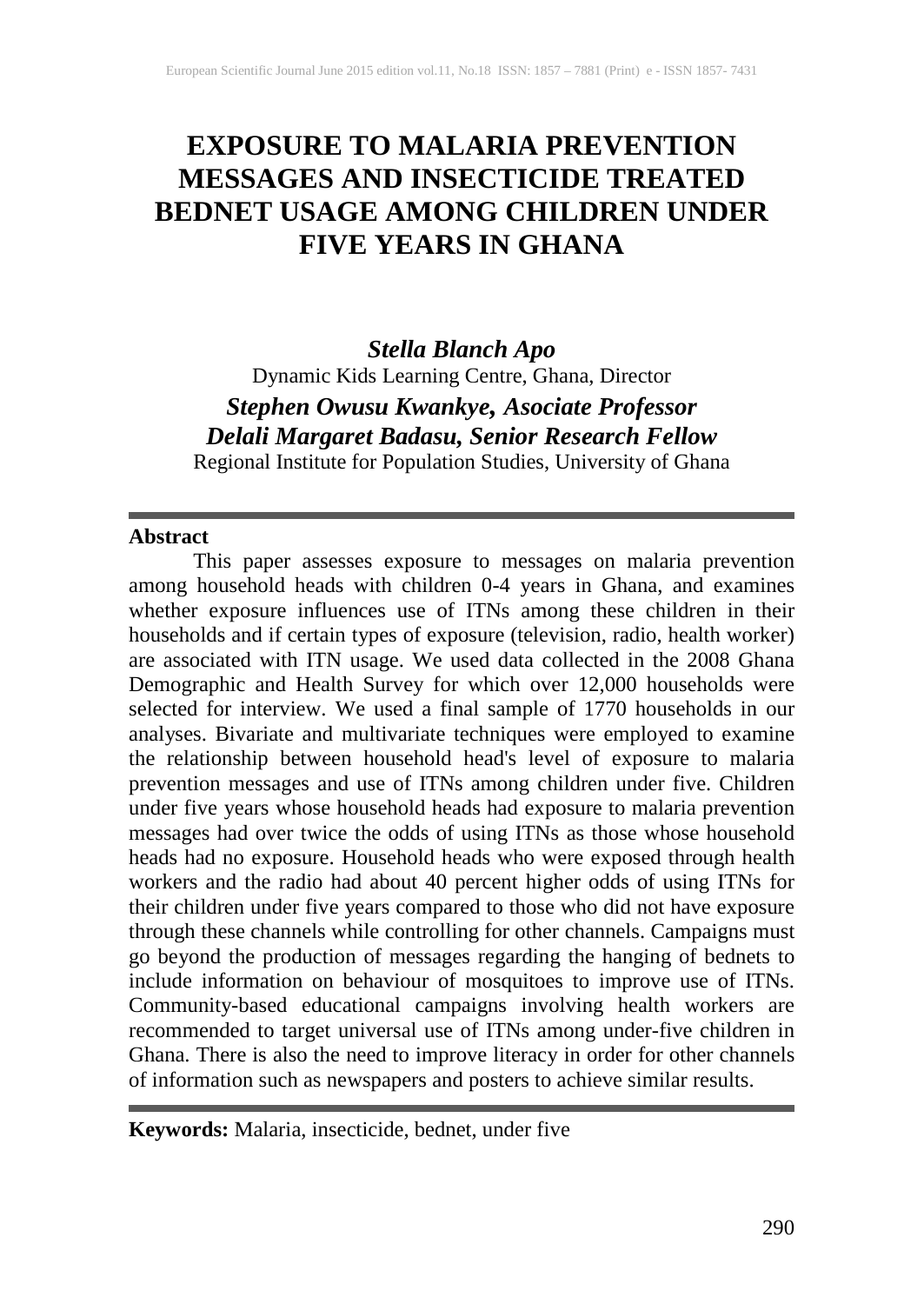# **Introduction**

Despite widespread awareness of the importance of insecticide treated bednet (ITN) usage as a malaria prevention strategy in Ghana, its use among children under five years is still low (Ghana Statistical Service et al., 2009). There is little empirical evidence on the relationship between exposure to malaria prevention messages and use of ITNs (Rhee et al., 2005), particularly in Ghana, as the available literature has largely focused on other determinants of ITN use (see Adongo et al., 2005 and De La Cruz et al., 2006). This study fills this gap and contributes to existing knowledge and preventive disease practice. Specifically, this paper assesses exposure to messages on malaria prevention among household heads with children 0-4 years in Ghana, and examines (1) whether exposure influences use of ITNs among these children in their households and (2) if certain types of exposure (television, radio, health worker) are associated with ITN usage.

In the absence of a vaccine or effective and sustainable means of vector control, use of ITNs is an effective way to limit mosquito bites and to kill the vector (Agyepong & Manderson, 1999). Thus, the use of ITNs is a valuable way to reduce malaria. Research suggests that ITNs can reduce malaria incidence (Njama et al., 2003) by 48–50 percent (Lengeler, 2004) and, if universally used, can prevent an estimated seven percent of global under-five mortality (Jones et al., 2003). More than one-third of the 108 malaria endemic countries, including Eritrea, Rwanda, and Zambia, have confirmed reductions in cases of malaria of at least 50 percent in 2008 from 2000 levels (WHO, 2009).

In Ghana, malaria control strategies include disseminating health education messages, which stress the importance of use of ITNs for preventing mosquito bites which cause malaria. Media outlets such as television, radio, newspapers, posters and leaflets are used for the health education campaigns. Health workers and community volunteers are also involved in the campaign to reduce malaria incidence in Ghana. Rates of ITN usage among children under five years have generally increased over time, going from 3.5 percent in 2002 to 55.3 percent in 2007 (Ministry of Health, 2009). There is considerable variability from year to year, however, and the rate for 2008 dropped to 40.5 percent. This could imply a lower impact of efforts to increase people's knowledge on ITN which would in turn increase their desire for ITN usage.

In the light of the need to increase ITN use to lower the burden of malaria, this study attempts to answer the following research questions:

1. What is the level of exposure of household heads with children under five years to malaria prevention messages?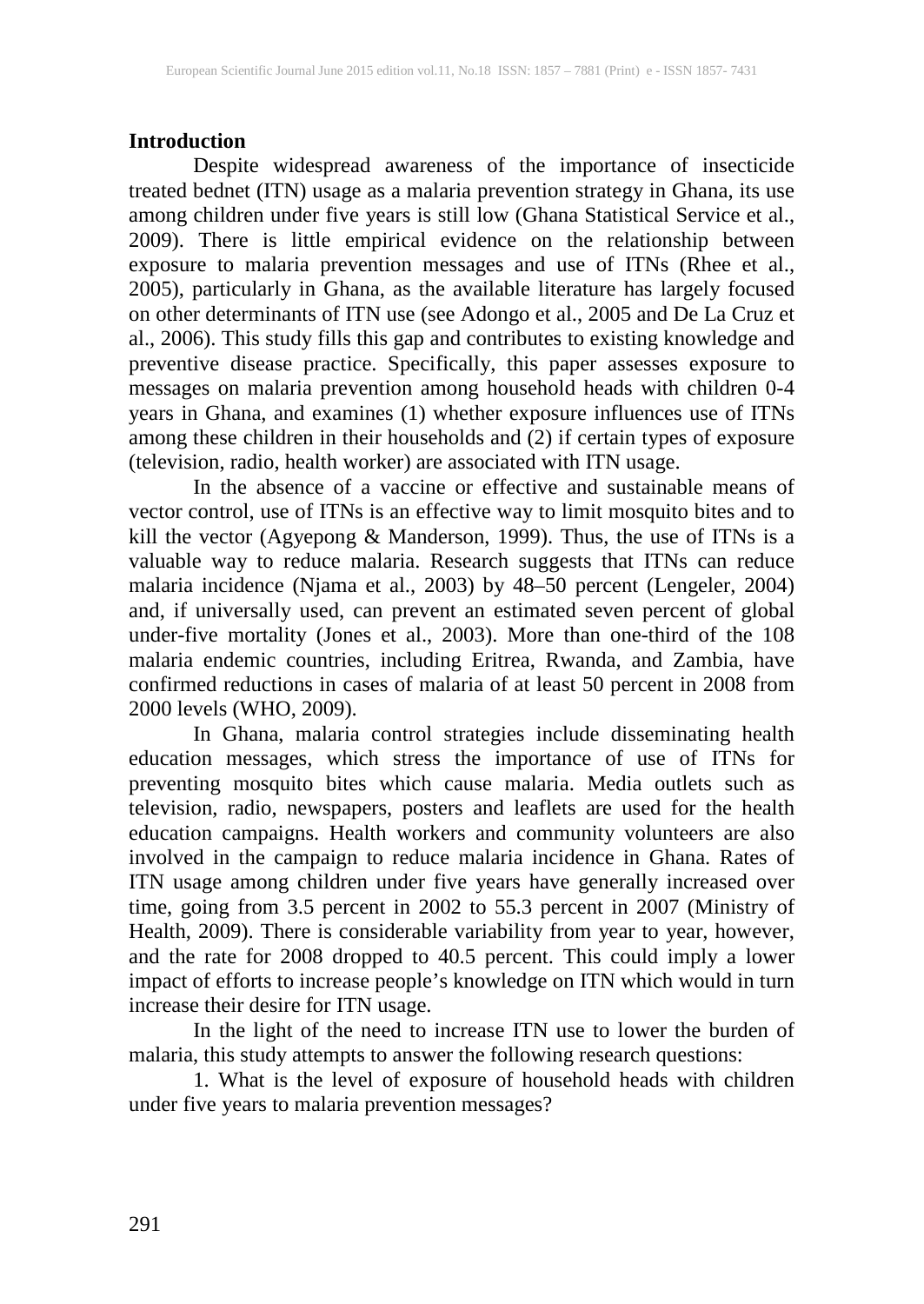2. To what extent does household heads' exposure to malaria prevention messages affect use of ITNs among children under five years in their households?

3. Is there any association between the channel through which household heads are exposed to malaria prevention messages and use of ITN among children 0-4 years in their households?

Malaria is hyper-endemic in all regions of Ghana, with the entire population of about 25 million or more at risk. Transmission occurs all yearround with seasonal variations from the rainy to the dry seasons (USAID, 2010). Malaria is the leading cause of death among children under five years (United Nations Development Programme, 2000; cited in Asante and Asenso-Okyere, 2003) as these children have not yet developed sufficient naturally acquired immunity against malarial parasites (UNICEF, 2007). According to health facility data from the Ghana Health Service (GHS), malaria is also the leading cause of morbidity, accounting for about 38 percent of all out-patient illnesses, 36 percent of all admissions, and 33 percent of all deaths in children under five years in the country. Between 3.1 and 3.5 million cases of clinical malaria are reported in public health facilities each year, of which 900,000 cases are among children under five years (USAID, 2011). Reported malaria cases represent only a small proportion of the actual number of episodes because the majority of people with symptomatic infections are treated at home and are, therefore, not reported (Roll Back Malaria, 2005).

Although, in Ghana, the rate of ownership of ITNs increased from three percent in 2003 to 33 percent in 2008 with the proportion of children under five years who were put under an ITN increasing from four percent to 28 percent within the same period (Ghana Statistical Service et al., 2004 and 2009), the percentage of children using a net is still below the World Health Assembly's target of 80 percent (WHO, 2009). It is hoped that an understanding of the relationship between heads of household's exposure to malaria prevention messages and ITN usage among children under five years would be helpful in better repacking these messages to achieve expected results in the fight against malaria among children in Ghana and elsewhere in sub-Saharan Africa.

This study draws on Lasswell's (1948) framework on communication. Lasswell identifies some key components of communication study as the sender (who encodes and transmits), the content or message (communication substance), the channel (the medium through which message is transmitted), the receiver or audience (who decodes communication to derive meaning) and effect (some measurable outcome of the process). This study addresses four components:-the content; - (a specific message urging families to sleep under ITNs), the channel; - (television,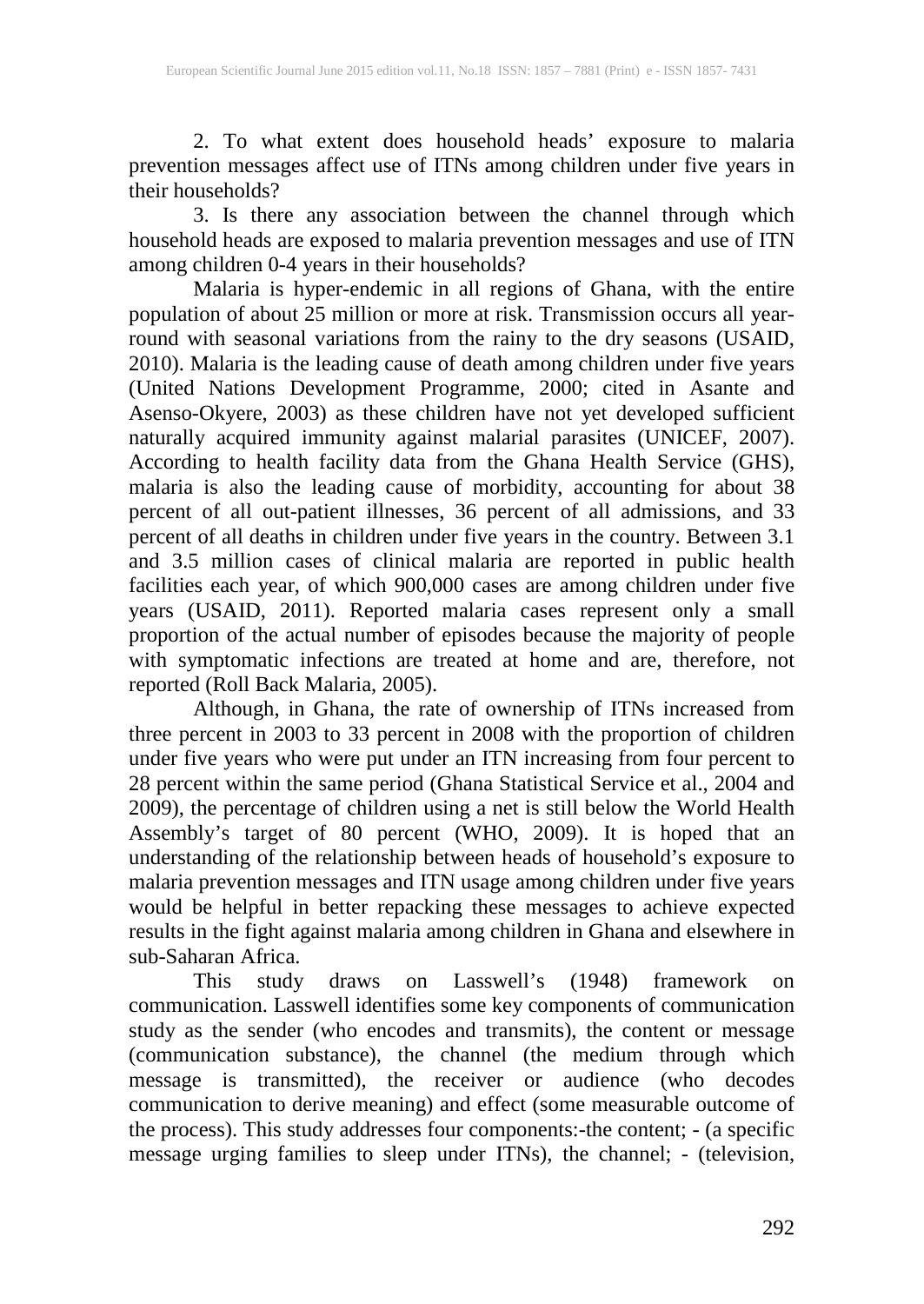radio, etc.), the audience; - (household head) and the effect; - (whether children under five years sleep under ITNs).

# **Methodology**

# **Data**

This study uses data collected in the 2008 Ghana Demographic and Health Survey (GDHS); a household-based survey, implemented in a representative probability sample of more than 12,000 households selected nationwide. The survey utilized a two-stage sampling design. The first stage involved selecting sample points or clusters from an updated master sampling frame constructed from the 2000 Ghana Population and Housing Census. A total of 412 clusters were selected from the master sampling frame. The clusters were selected using systematic sampling with probability proportional to size. A complete household listing operation was conducted from June to July 2008 in all the selected clusters to provide a sampling frame for the second stage of households. The second stage of selection involved the systematic sampling of 30 households from each cluster. Data were not collected in one of the selected clusters due to security reasons, resulting in a final sample of 12,323 selected households. The 2008 GDHS is the latest of the demographic and health surveys to be undertaken in Ghana with preparations for the next one currently under way.

The household level analyses examine household head's exposure to malaria prevention messages, channel of exposure and use of ITNs among children under five years in the household. For the purpose of this paper, households which had children under-five living in them were selected, which resulted in a sample of 4,606. The sample was then restricted to the subset of those households that owned ITNs, reducing the sample size to 2,105. Due to missing data and discrepancies, a final sample of 1770 households was used in the analysis done in this paper.

# **Analyses Techniques**

The methods of analyses comprise univariate, bivariate and multivariate techniques. At the univariate level of analysis, frequencies are used to describe level and channels of exposure to malaria prevention messages and the demographic and socio-economic characteristics of household heads. The relationship between each independent variable and use of ITNs is examined using cross tabulations. Two binary logistic regression models are used to determine the relationship of each independent variable with use of ITN (non-use and use). All the data were analyzed using the Statistical Package for Social Science (SPSS) software.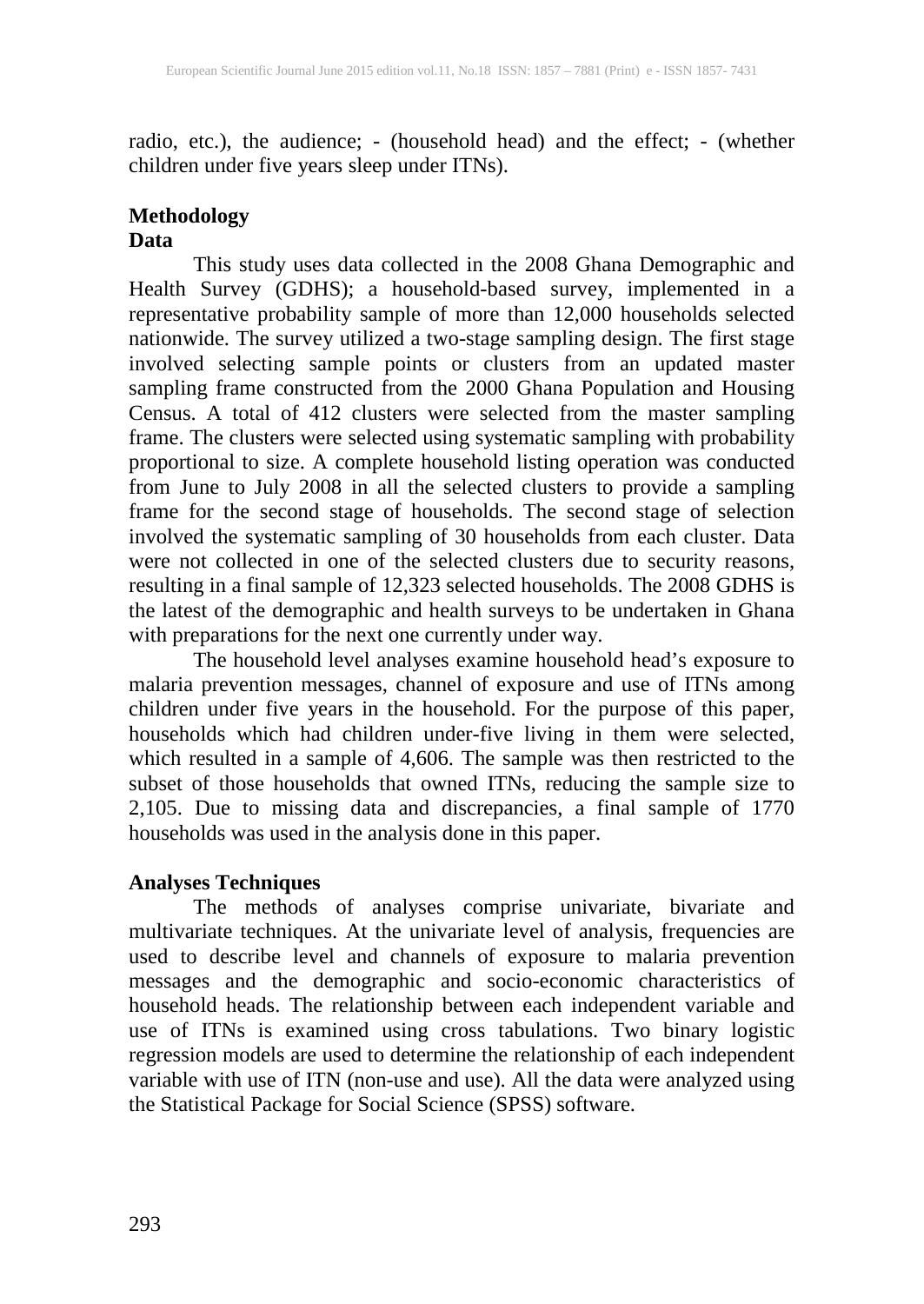# **Measures**

The dependent variable is use of ITN among children under five years who are members of the household. Household heads were asked about the use of ITNs by children under age five residing in the household. Use of ITN was originally coded in the dataset as  $0=$  No;  $1=$  All children slept under ITNs the night before the survey; 2= some children slept under ITNs; 3= no net in household. Because the category of "some children slept under ITNs" represented only eight percent, they were added to the category; "all children slept under ITNs". Those who did not own ITNs were not included in the sample since the study is interested in ITN usage among those who owned them. New categories were, therefore, created as 0= Non-Use; 1= Use and this is with reference to only those who own ITNs.

Level of exposure to malaria prevention messages and the channels through which the household heads had exposure are the main independent variables. Exposure level has been categorized into those who heard or saw any messages in the last 12 months preceding the survey urging families to sleep under ITNs to prevent bites from mosquitoes which cause malaria and those who did not. The channels through which the prevention messages were received include television, radio, newspapers or magazines, posters, leaflets or brochures, health workers and community volunteers. Respondents could choose multiple channels.

This study controls for demographic and socio-economic characteristics that influence use of ITNs, which include the age, sex, education and marital status of the household head, type of place of residence, region of residence and wealth status of the household. Data on age of heads of household were collected in single years but for the purpose of this study, these have been grouped into five-year ages. Household heads with ages below 25 years were grouped together, as were those 60 years and above, because the cases were few. Sex of household head is either male or female, and the type of place of residence is either rural or urban. Region of residence is grouped into the 10 administrative regions of Ghana. With regard to respondents' educational status, the categories included those who had no education and others whose highest level of education attained was recorded as primary education, middle/junior high education, secondary/senior high education and higher education. Respondents' marital status was classified as never married, married or living together and divorced or widowed. Finally, the wealth status of the household has been grouped into five quintiles namely the poorest, poorer, middle, richer and richest categories.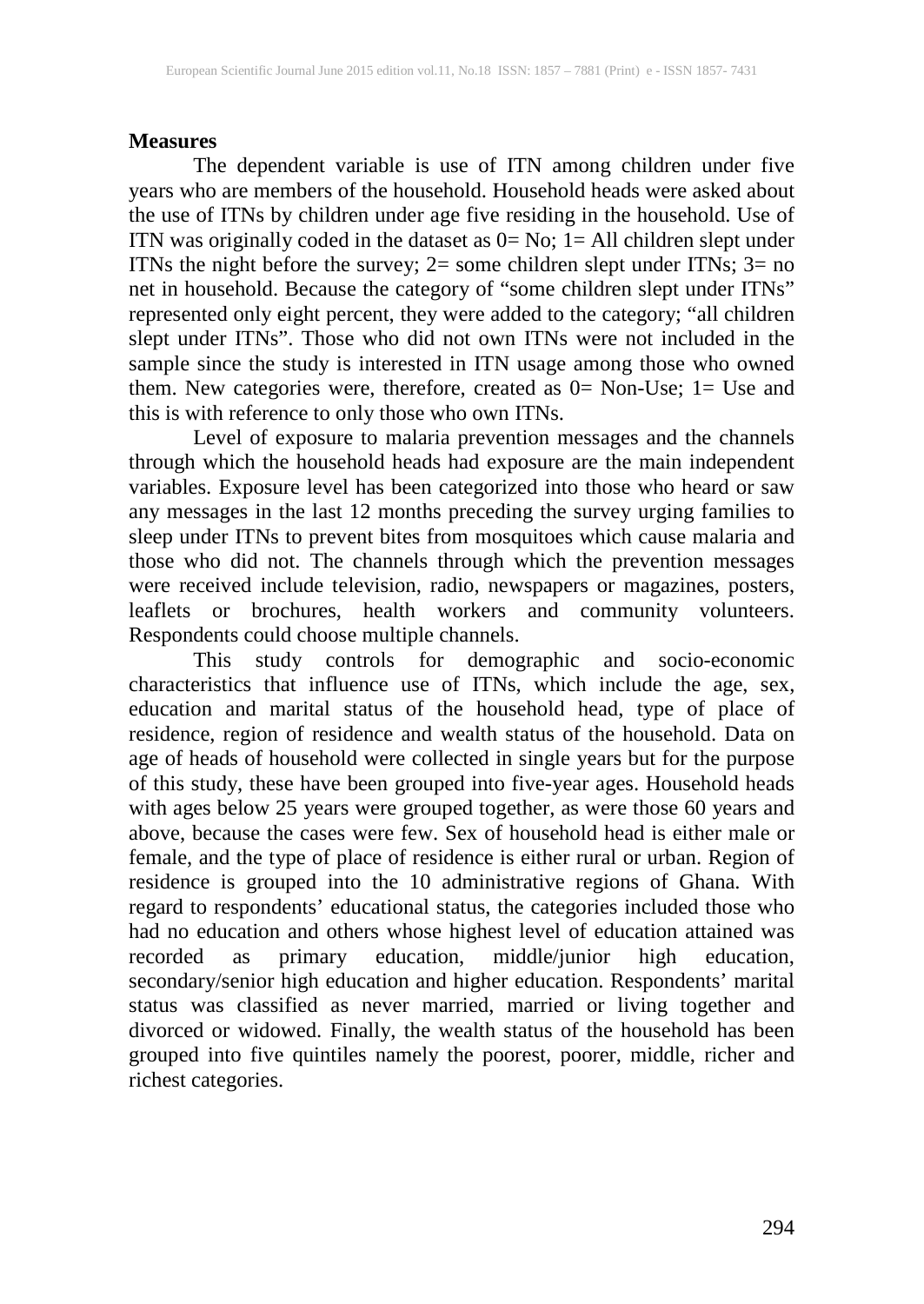#### **Results**

As is expected to pertain to sub-Saharan Africa, more than two-thirds of household heads were males. Seventy-eight percent of household heads were between the ages of 25 and 49 years. More than half were in rural areas, with Ashanti Region recording the highest proportion of households. Sixty-two percent of respondents were educated beyond primary school. Seven percent had higher than secondary education and about 90 percent of household heads were either married or in consensual unions.

Ninety-eight percent of respondents reported to have heard or seen messages on malaria prevention specifically urging families to sleep under treated bednets to prevent mosquito bites which cause malaria (Figure 1).



Figure 1: Percent of household heads reporting exposure, in total, and by channel of

Source: Computed from the 2008 GDHS household data set

\*With the exception of exposure (red bar), the various channels of exposure (blue bars) are multiple responses

The bivariate results indicate that for household heads who had been exposed to malaria prevention messages, close to two-thirds of their underfives used ITNs (Table 1) whereas fifty percent of those with no exposure put their under-five year-olds under ITNs.

Table 1: Rates of ITN use among children under five by household heads' exposure to malaria prevention messages

| <b>Exposure to malaria prevention messages</b> | <b>Percent Of</b><br><b>Households</b><br><b>Using Bednets</b> | Total<br>number |
|------------------------------------------------|----------------------------------------------------------------|-----------------|
| No                                             | 50                                                             | 29              |
| Yes                                            | 65                                                             | 1.741           |
| <b>Total Sample</b>                            | 64.7                                                           |                 |

Source: Computed from the 2008 GDHS household data set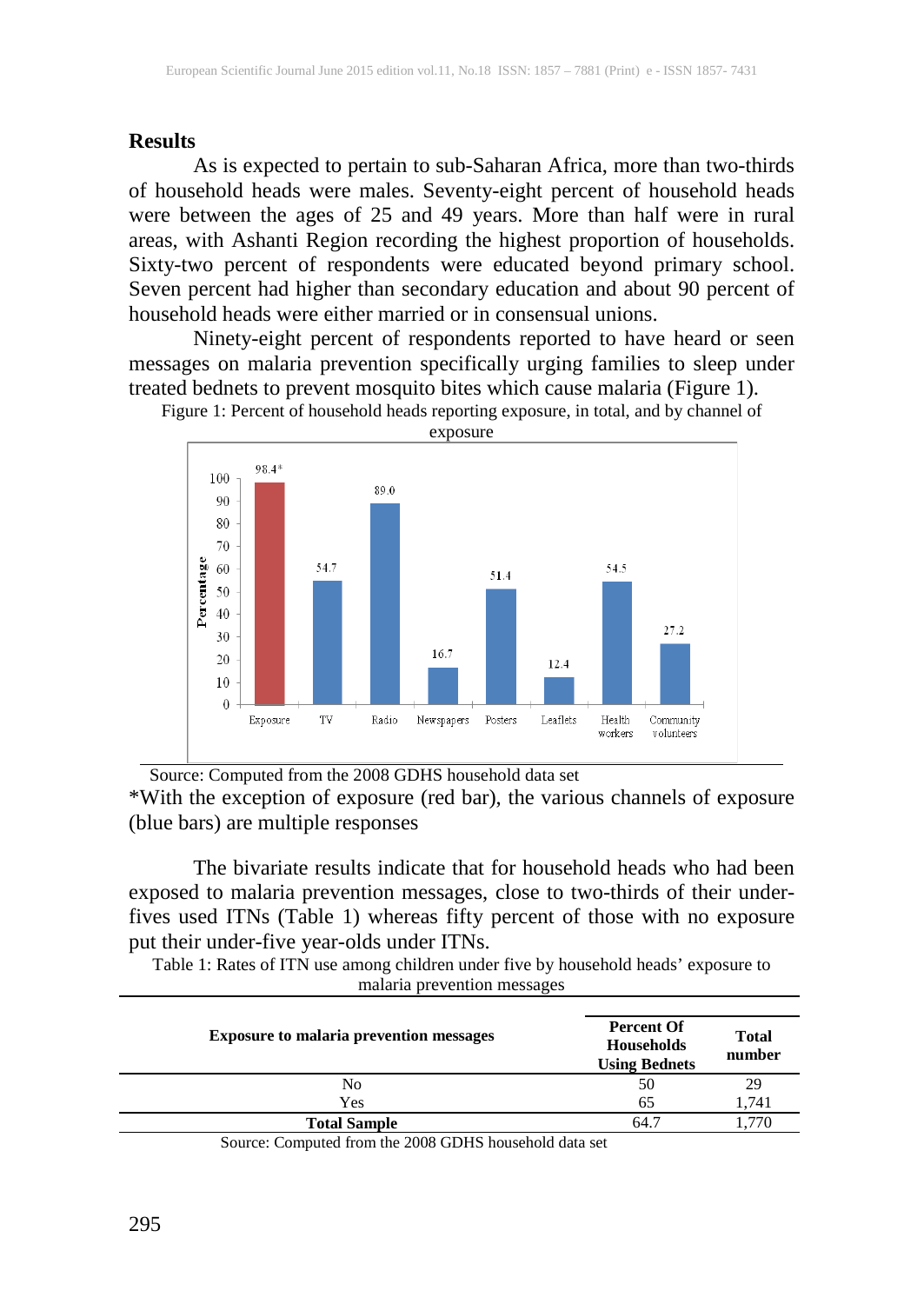Level of exposure significantly increased among household heads with higher levels of education and those living in the poorest households. There were no statistically significant variations by age, sex, place of residence and marital status of household head (Table not shown).

The results show statistically significant variations in ITN usage among children under five depending on the channel of exposure (Table 2). For example, household heads who had exposure through community volunteers, had a higher proportion of their under-five year old children using ITNs compared to those not reporting this channel of exposure (72 percent vs. 62 percent). This is followed by those who mentioned health workers (69 percent vs. 60 percent among those not exposed) and radio (66 percent vs. 55 percent among those not exposed). Interestingly, a smaller proportion of those who had exposure to malaria prevention messages through television used ITNs for their children under five years (61 percent) compared to those who had no exposure through this channel (69 percent).

Table 2: Rates of ITN use among children under five years by channel of exposure to

|                                                          | Use of ITNs                                                              |                        |  |
|----------------------------------------------------------|--------------------------------------------------------------------------|------------------------|--|
| Channel of exposure to<br>malaria prevention<br>messages | <b>Percent of</b><br><b>Households</b><br><b>Using</b><br><b>Bednets</b> | <b>Total</b><br>number |  |
| $TV***$                                                  |                                                                          |                        |  |
| No                                                       | 69.3                                                                     | 802                    |  |
| Yes                                                      | 60.8                                                                     | 968                    |  |
| Radio***:                                                |                                                                          |                        |  |
| N <sub>0</sub>                                           | 55.4                                                                     | 195                    |  |
| Yes                                                      | 65.9                                                                     | 1575                   |  |
| Newspapers/magazines:                                    |                                                                          |                        |  |
| No                                                       | 64.6                                                                     | 1,475                  |  |
| Yes                                                      | 65.4                                                                     | 295                    |  |
| Poster:                                                  |                                                                          |                        |  |
| N <sub>0</sub>                                           | 63.3                                                                     | 861                    |  |
| Yes                                                      | 66.1                                                                     | 909                    |  |
| Leaflets/brochures:                                      |                                                                          |                        |  |
| N <sub>0</sub>                                           | 64.4                                                                     | 1,551                  |  |
| Yes                                                      | 67.1                                                                     | 219                    |  |
| Health worker***:                                        |                                                                          |                        |  |
| N <sub>0</sub>                                           | 59.6                                                                     | 806                    |  |
| Yes                                                      | 69.0                                                                     | 964                    |  |
| <b>Community</b>                                         |                                                                          |                        |  |
| volunteer***:                                            |                                                                          |                        |  |
| N <sub>0</sub>                                           | 62.1                                                                     | 1,289                  |  |
| Yes                                                      | 71.9                                                                     | 481                    |  |
| <b>Total Sample</b>                                      | 64.7                                                                     | 1,770                  |  |

malaria prevention messages

Source: Computed from the 2008 GDHS

household data set,

\*\*\* p-value  $< 0.01$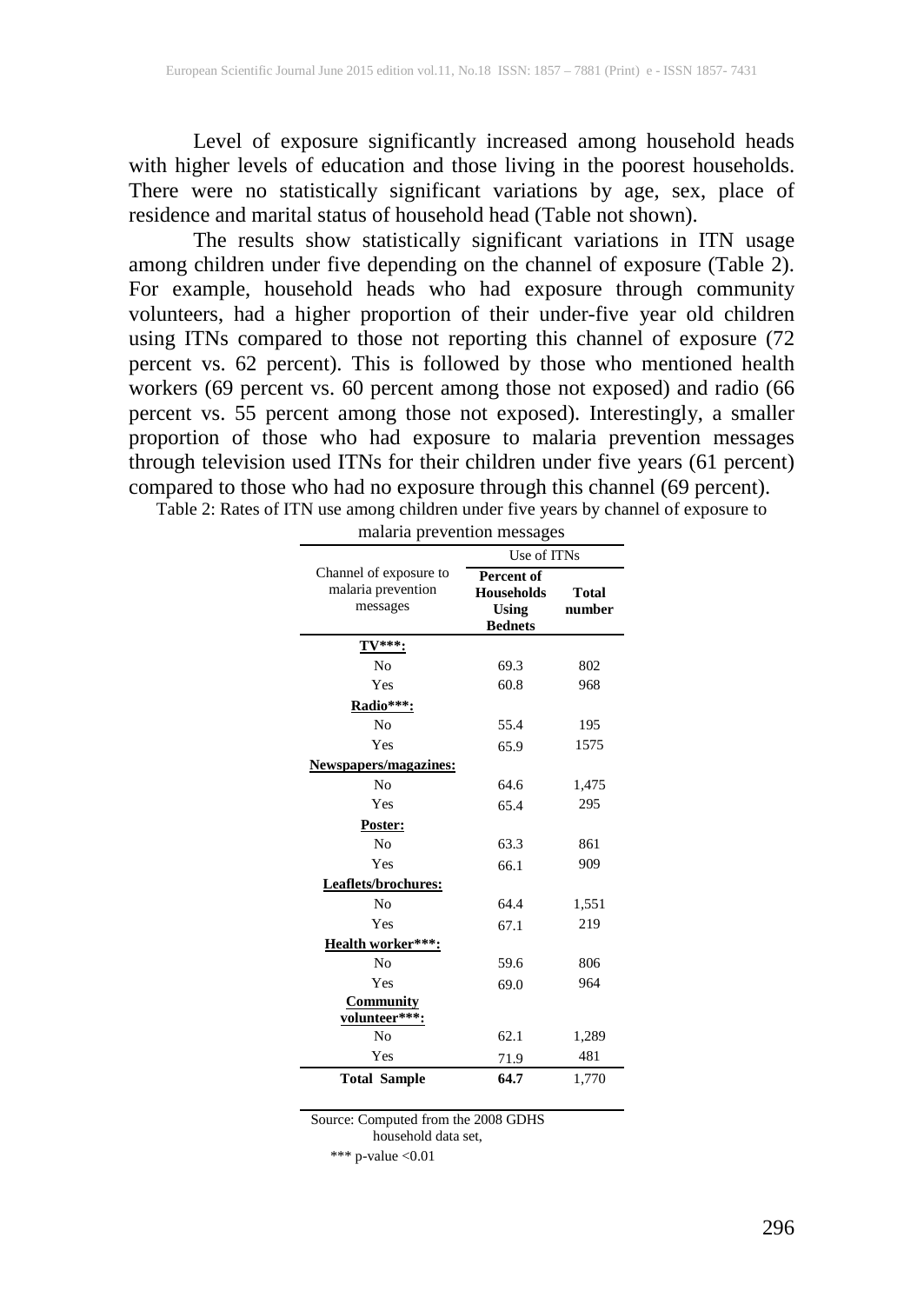The results of the multivariate analyses indicated by Model 1 in Table 3 show that, net of a host of controls, under-five year-olds whose household heads had exposure to malaria prevention messages had over twice the odds of using ITNs as those whose household heads had no exposure at the 0.10 significance level. As shown in Model 2, (Table 4) household heads who were exposed through health workers and the radio had about 40 percent higher odds of using ITNs for their children under five years compared to those who did not have exposure through these channels while controlling for other channels. Children under five years living with household heads who had exposure through community volunteers had odds that were 32 percent higher than those whose household heads did not have exposure through this channel, controlling for other channels they may have had exposure from. Finally, male household heads, those younger than 35 years, those with higher educational levels and those living in the poorest households were more likely to have their under-five children use ITNs compared to those in female headed households, those aged 60+, the uneducated, and the richest households respectively. These results for the control variables were similar in both regression models.

**Model 1** Variables Odds ratios P-value 95% CI for EXP (B) Lower Upper **Exposure (RC=No)** Yes 2.228 0.056 0.980 5.066 **Age of Household Head (RC=60+)** Under 25 1.511 0.179 0.827 2.760 25-29 1.667 0.040 1.024 2.715 30-34 2.432 0.000 1.507 3.926 35-39 1.234 0.370 0.779 1.956 40-44 1.139 0.595 0.704 1.843 45-49 1.192 0.495 0.720 1.971 50-54 0.807 0.464 0.456 1.431 55-59 1.016 0.962 0.526 1.962 **Sex of Household Head (RC=Female)** Male 1.458 0.007 1.110 1.915 **Type of Place of Residence (RC=Rural)** Urban 0.790 0.104 0.594 1.050 **Region of Residence (RC=Ashanti Region)** Greater Accra **0.595** 0.018 0.387 0.914 Western 0.673 0.040 0.461 0.982 Central 0.391 0.000 0.262 0.582 Volta 1.546 0.057 0.987 2.421 Eastern 0.903 0.613 0.607 1.342 Brong Ahafo 1.371 0.108 0.933 2.014 Northern 0.319 0.000 0.187 0.546 Upper East 0.890 0.681 0.510 1.552 Upper West 1.340 0.508 0.564 3.182

Table 3: Logistic regression parameter estimates of the models on use of ITNs by children

under five years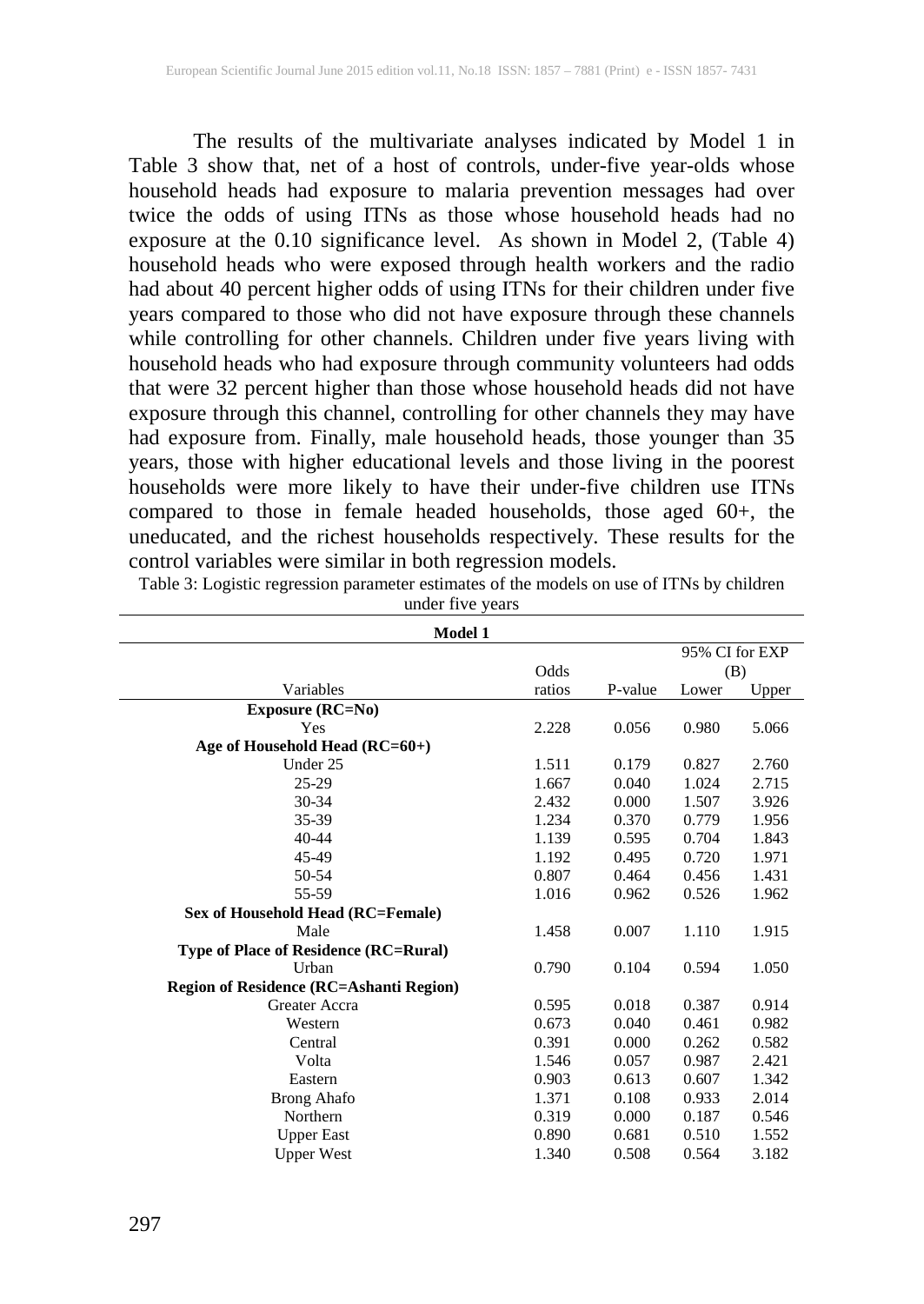| Highest Educational Level of Household Head (RC=No education) |       |       |       |       |
|---------------------------------------------------------------|-------|-------|-------|-------|
| Primary                                                       | 0.810 | 0.251 | 0.564 | 1.161 |
| Middle/JSS/JHS                                                | 1.085 | 0.611 | 0.792 | 1.486 |
| Secondary/SSS/SHS                                             | 1.174 | 0.472 | 0.758 | 1.817 |
| Higher                                                        | 1.727 | 0.035 | 1.035 | 2.872 |
| <b>Marital Status of Household Head (RC=Never married)</b>    |       |       |       |       |
| Married/living together                                       | 1.103 | 0.798 | 0.521 | 2.334 |
| Divorced/Widowed/Separated                                    | 0.941 | 0.883 | 0.420 | 2.111 |
| <b>Wealth Status of Household (RC=Richest)</b>                |       |       |       |       |
| Poorest                                                       | 2.793 | 0.000 | 1.622 | 4.811 |
| Poorer                                                        | 1.427 | 0.129 | 0.902 | 2.259 |
| Middle                                                        | 1.483 | 0.065 | 0.975 | 2.253 |
| Richer                                                        | 1.296 | 0.167 | 0.897 | 1.872 |
| Constant                                                      | 0.372 | 0.125 |       |       |
| N                                                             | 1770  |       |       |       |

#### **Highest Educational Level of Household Head (RC=No education)**

Source: Computed from the 2008 GDHS household data set, RC=reference category

#### Table 4: Logistic regression parameter estimates of the models on use of ITNs by children under five years

Model 2

Variables

|                                                |            |       | 95% C.I. for |       |
|------------------------------------------------|------------|-------|--------------|-------|
|                                                |            | $P -$ | EXP(B)       |       |
|                                                | Odds ratio | value | Lower        | Upper |
| <b>Channels of Exposure (RC=No)</b>            |            |       |              |       |
| TV                                             | 0.792      | 0.077 | 0.612        | 1.025 |
| Radio                                          | 1.402      | 0.050 | 1.000        | 1.965 |
| Newspapers/magazines                           | 1.063      | 0.714 | 0.765        | 1.477 |
| Poster                                         | 1.021      | 0.863 | 0.809        | 1.288 |
| Leaflets/brochures                             | 1.056      | 0.770 | 0.731        | 1.526 |
| Health worker                                  | 1.359      | 0.011 | 1.073        | 1.722 |
| Community volunteer                            | 1.317      | 0.053 | 0.996        | 1.742 |
| Age of Household Head $(RC=60+)$               |            |       |              |       |
| Under 25                                       | 1.627      | 0.118 | 0.884        | 2.993 |
| 25-29                                          | 1.748      | 0.025 | 1.071        | 2.851 |
| 30-34                                          | 2.511      | 0.000 | 1.552        | 4.063 |
| 35-39                                          | 1.266      | 0.317 | 0.798        | 2.01  |
| 40-44                                          | 1.196      | 0.468 | 0.738        | 1.941 |
| 45-49                                          | 1.191      | 0.498 | 0.718        | 1.975 |
| 50-54                                          | 0.822      | 0.505 | 0.463        | 1.461 |
| 55-59                                          | 1.041      | 0.905 | 0.536        | 2.025 |
| Sex of Household Head (RC=Female)              |            |       |              |       |
| Male                                           | 1.475      | 0.006 | 1.12         | 1.942 |
| Type of Place of Residence (RC=Rural)          |            |       |              |       |
| Urban                                          | 0.789      | 0.108 | 0.591        | 1.054 |
| <b>Region of Residence (RC=Ashanti Region)</b> |            |       |              |       |
| Greater Accra                                  | 0.614      | 0.028 | 0.398        | 0.948 |
| Western                                        | 0.675      | 0.044 | 0.461        | 0.989 |
| Central                                        | 0.379      | 0.000 | 0.253        | 0.566 |
| Volta                                          | 1.322      | 0.234 | 0.834        | 2.096 |
| Eastern                                        | 0.881      | 0.536 | 0.590        | 1.316 |
| <b>Brong Ahafo</b>                             | 1.255      | 0.254 | 0.849        | 1.855 |
| Northern                                       | 0.278      | 0.000 | 0.161        | 0.481 |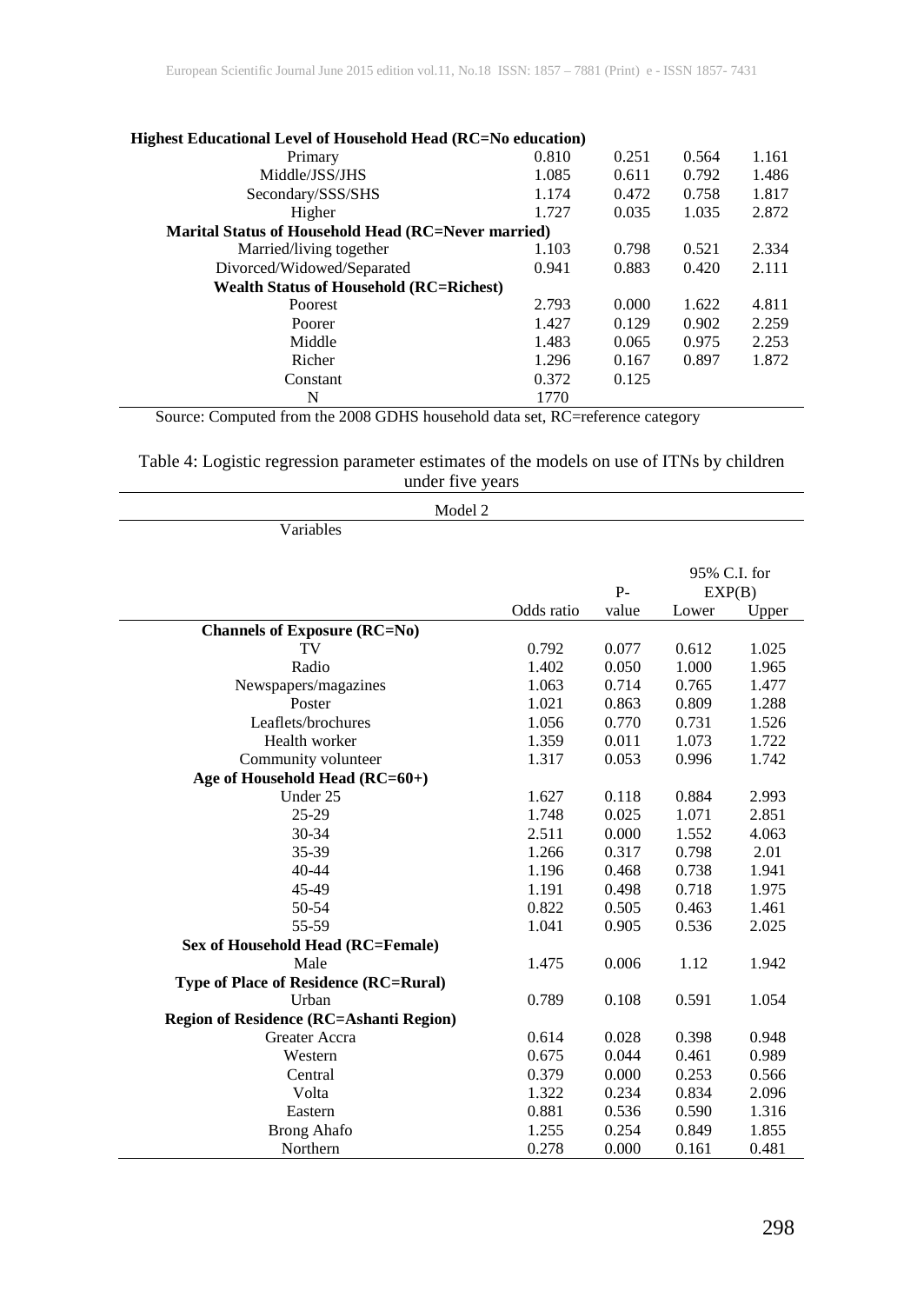| <b>Upper East</b>                                                             | 0.772 | 0.366 | 0.440 | 1.354 |
|-------------------------------------------------------------------------------|-------|-------|-------|-------|
| <b>Upper West</b>                                                             | 1.263 | 0.600 | 0.527 | 3.025 |
| <b>Highest Educational Level of Household Head</b>                            |       |       |       |       |
| (RC=No education)                                                             |       |       |       |       |
| Primary                                                                       | 0.832 | 0.322 | 0.579 | 1.197 |
| Middle/JSS/JHS                                                                | 1.045 | 0.787 | 0.760 | 1.437 |
| Secondary/SSS/SHS                                                             | 1.091 | 0.704 | 0.697 | 1.705 |
| Higher                                                                        | 1.623 | 0.076 | 0.951 | 2.771 |
| Marital Status of Household Head (RC=Never married)                           |       |       |       |       |
| Married/living together                                                       | 1.090 | 0.821 | 0.516 | 2.301 |
| Divorced/Widowed/Separated                                                    | 0.926 | 0.851 | 0.413 | 2.075 |
| <b>Wealth Status of Household (RC=Richest)</b>                                |       |       |       |       |
| Poorest                                                                       | 2.456 | 0.002 | 1.389 | 4.343 |
| Poorer                                                                        | 1.317 | 0.259 | 0.816 | 2.124 |
| Middle                                                                        | 1.401 | 0.126 | 0.909 | 2.158 |
| Richer                                                                        | 1.260 | 0.225 | 0.867 | 1.830 |
| Constant                                                                      | 0.590 | 0.330 |       |       |
| N                                                                             | 1770  |       |       |       |
| Source: Computed from the 2008 GDHS household data set, RC=reference category |       |       |       |       |

#### **Discussion**

The results show that there is almost a universal exposure to malaria prevention messages on ITN usage among household heads studied. This finding is not surprising as earlier reports have suggested that Ghanaians have high exposure to the print and broadcast media (GSS et al., 2009), which are major channels of malaria prevention messages in the country. This high exposure level is also similar to reports on contraceptive knowledge: 97.8 percent for women and 98.9 percent for men, and knowledge of AIDS: 98.2 percent for women and 99.2 percent for men (GSS et al., 2009). Furthermore, the results show that level of exposure to malaria prevention messages has increased from the 2003 GDHS level (89.4 percent) to 98 percent in 2008. In contrast to findings of other studies where there was a significant variation between males and females concerning malaria knowledge (Mazigo et al., 2010), this study found no statistically significant difference between male and female household heads regarding their level of exposure to malaria prevention messages.

This study demonstrates that exposure to the prevention messages influences ITN usage. The result is consistent with an earlier study in Ghana (Owusu-Agyei et al., 2007) and another in Tanzania (Minja et. al, 2001). However, the fact that about a third of under-fives whose household heads had exposure did not use ITNs and almost half of those whose household heads did not have exposure used them is suggestive that ITN usage may depend on other factors and not on exposure to prevention messages alone. For those who had exposure and did not use bednets, it may be a result of lack of trust in the messages, which has been often expressed in African communities (Alaii et al., 2003). This was confirmed in a study using a focus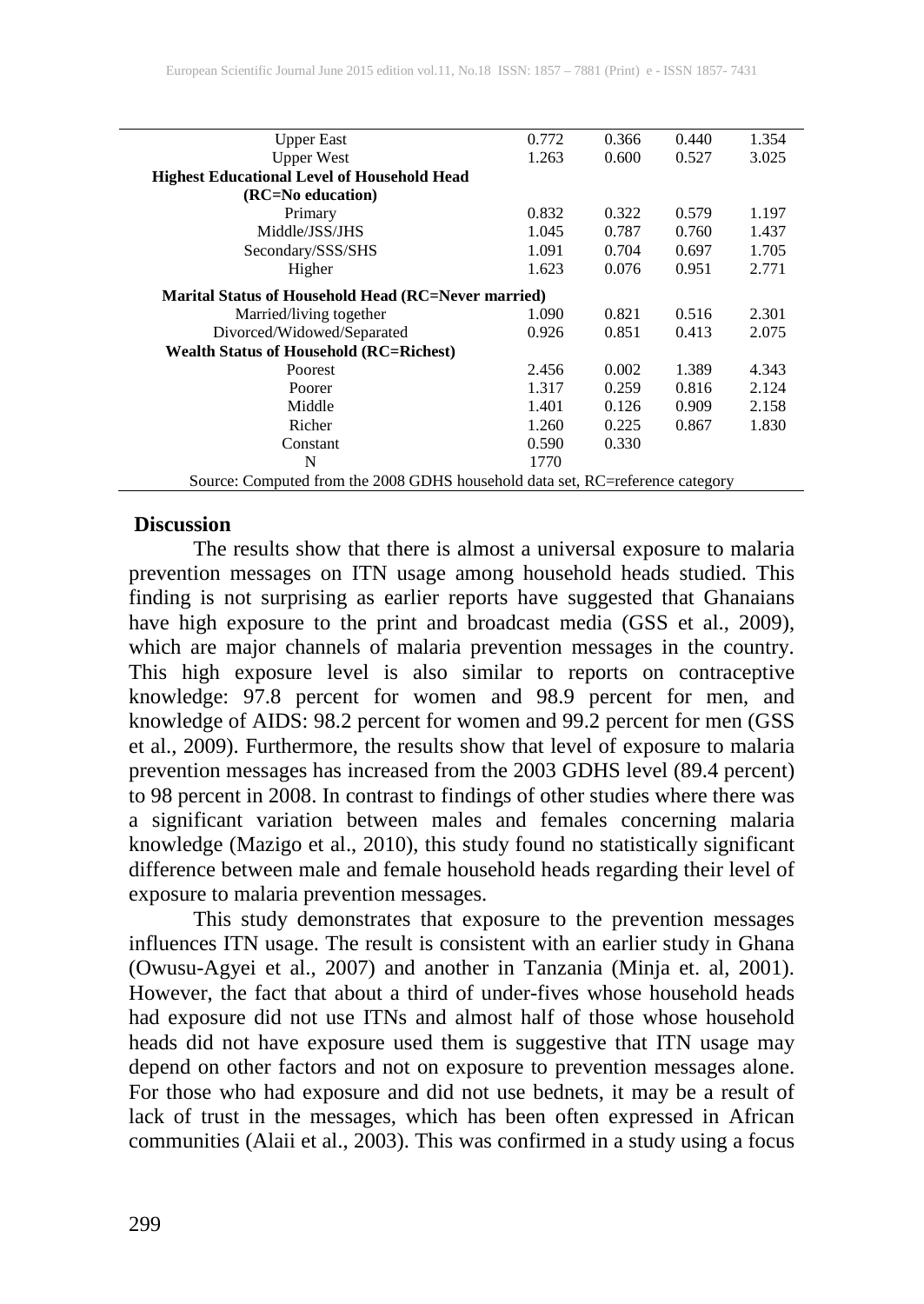group discussion where a female participant stated "I have bought a mosquito net for my son and he sleeps under it every night but he was diagnosed with malaria", indicating her skepticism based on the fact that she uses a bednet but malaria was not prevented as promised (Opiyo et al., 2007, p.14).

The results further demonstrate that the channel through which respondents are exposed to ITN messages matter. Learning about ITNs through health workers and community volunteers increases the use of ITNs more than other channels of exposure. This finding suggests that malaria prevention messages are more effective when transferred through health workers. This is supported by a study in Vanuatu (Atkinson et al., 2010) which found that participants appeared to be influenced by those that they saw as an authority when it comes to health issues. Besides, one-on-one dialogue provides instant opportunities for nagging questions to be addressed and skepticisms addressed to increase the possibility of usage. Therefore, doctors, village-based health workers (including both nurses and aid post volunteers) were most often reported to have the greatest influence on malaria prevention practices such as ITN use.

Exposure through radio is also statistically significantly associated with ITN usage. In addition to its widely accessible nature, other malaria control programmes such as the "*He Ha Ho*" (Healthier Happier Homes) which is broadcast on radio could explain this finding. Launched in 2002, "*He Ha Ho*" is a communication campaign, centred on a radio drama that aims to improve home-based care (HBC) for childhood illnesses and malaria. It was developed by the collaborative efforts of the Roll Back Malaria (RBM)/Integrated Management of Childhood Illness (IMCI) programmes division of the Ghana Broadcasting Corporation (GBC) with technical assistance from Johns Hopkins Bloomberg School of Public Health Center for Communication Programs (JHU/CCP). Interestingly, unlike radio, household heads who had exposure through television are less likely to have their children under five use ITNs but at the 10 percent alpha level. This was observed after controlling for all other channels of exposure to ITN messages. Further research is needed to explain this finding.

In addition to exposure to different campaigns, demographic and socio-economic characteristics of the household and the household head are also associated with use of ITNs. Younger household heads are more likely to report the use of ITNs among their children under five. Previous studies show that local beliefs and misconceptions were more frequently expressed by older people for non-use (Opiyo et al., 2007). A possible reason could be that younger people are more likely to heed health education messages they have been exxposed to. Also, according to a theory of adoption of innovations commonly used in applied social psychology, young people are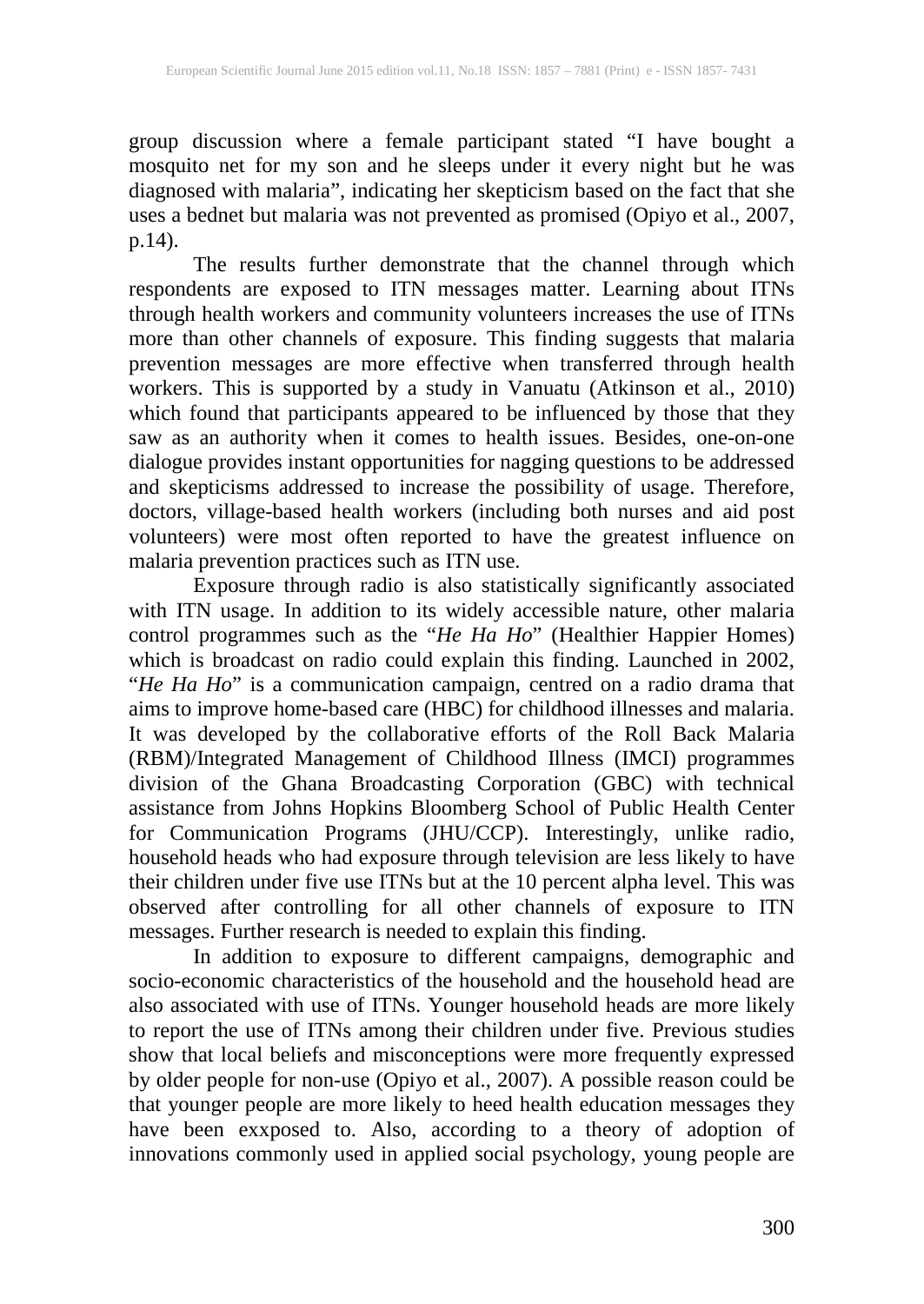likely to be innovators or early adopters of preventive technologies (Rogers, 1983, cited in Nuwaha, 2001). In addition to this reason, younger families are more likely to have more than one under-five child and are, therefore, more likely to use ITNs.

ITN usage is higher among under-five-year-olds who live in households headed by males. A plausible reason could be that men are ultimately responsible for decision making regarding bednet use in the household particularly in African societies. A study in Vanuatu reported that participants in a focus group discussion were quoted as saying "the father is the head of the house so he is the one that tells the children and the mother to use nets to protect them from malaria, ...we heard from the doctor that we should use the net to sleep under and so we, the fathers, as household heads, we make sure all the members of our family sleep under nets" (Atkinson et al., 2010, pp 8). In support of this viewpoint, Alaii et al., (2003) pointed out that while knowledge of prevention measures might be confounded by demographic variables like the age and education level of the household head, the actual usage of various methods including ITN might be decided by the household head, and in the case of a number of African countries, including Ghana, households are headed by males. Similarly, in Ayalew et al.'s study (2009), female heads of household were found to decrease the odds of net utilization.

Higher levels of education increased the odds of ITN usage, supporting other studies done in Ethiopia, the Democratic Republic of Congo and Tanzania (Ayalew et al., 2009, Ndjinga et al., 2010, Mazigo et al., 2010). However, in terms of wealth, under-five children in poorest households were found to be about three times as likely as the richest to sleep under ITNs as children from richest households. Recent reports, which are consistent with this finding, show that ITN usage is not determined by higher wealth. For instance, in Gabon, the percentage of net users was significantly higher among families in the lowest group of the economic score (Goesch et al, 2008). This is likely to be due to the fact poorer households are more likely to be found in locations that are more conducive for mosquitoes and may also lack additional malaria prevention tools such as window netting, and may thus, be left with no option than use of the ITN as a malaria-prevention measure. It may also be because poor households may be more commonly targeted for ITN campaigns compared to their counterparts who are relatively richer.

## **Limitations to the Study**

This study is not without limitations. The data asked questions on exposure to malaria prevention messages from only household heads. As a result, household heads' exposure and their demographic and socio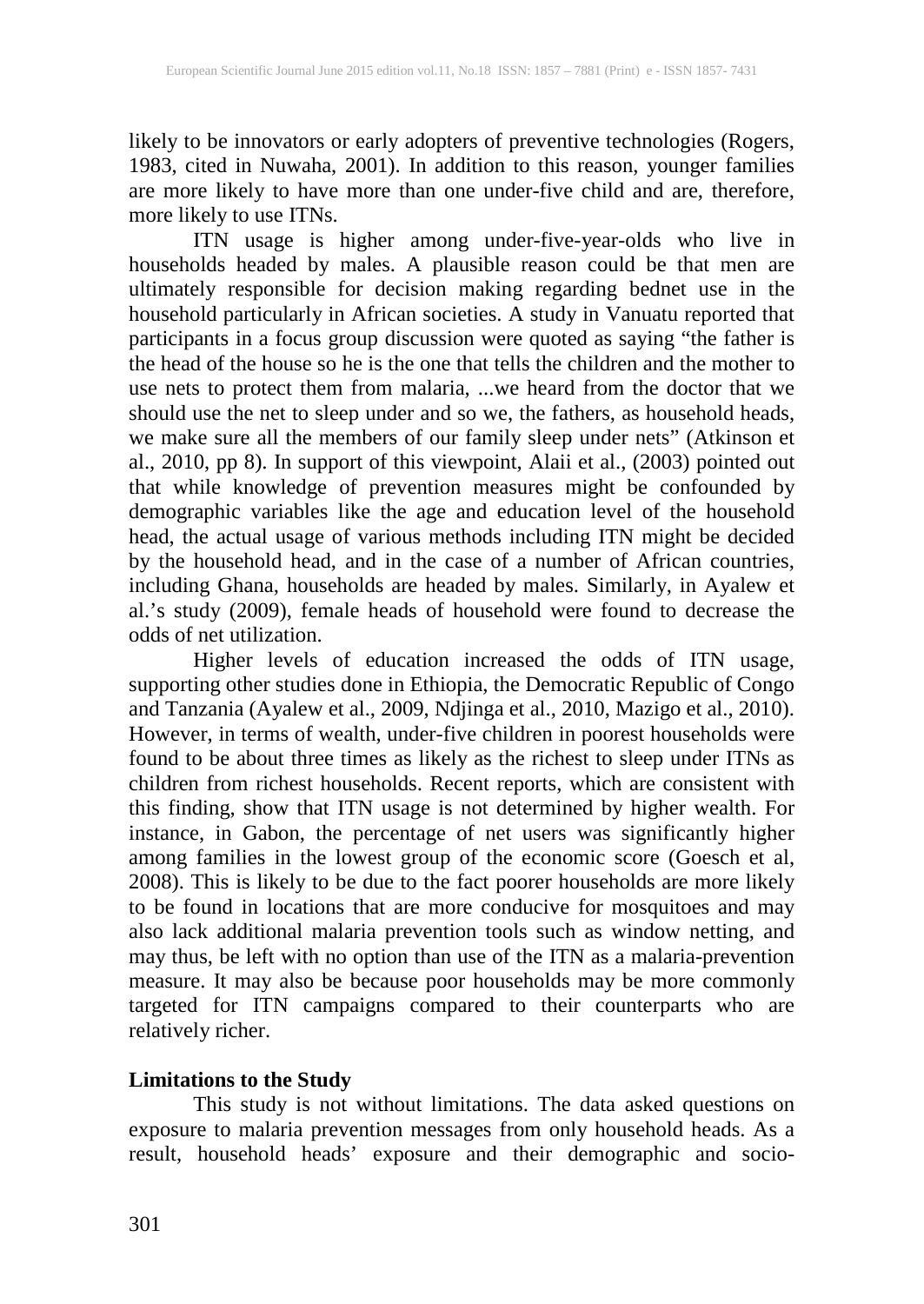economic characteristics were used to measure use of ITNs among children under-five. However, as stated earlier, other studies have noted that the actual usage of various methods, including ITN might be decided by the household head and may depend on the socio-economic status of the household (Alaii et al., 2003).

Furthermore, the study does not address knowledge about malaria. Research has shown that although exposure to malaria prevention messages is almost universal in some African countries, (Ghana Statistical Service et al., 2004, Hamel et al., 2001 cited in Legesse et al., 2007), knowledge about malaria transmission is still low. Less than half of study participants in Ethiopia for example, mentioned mosquito bites as a mode of malaria transmission (Legesse et al., 2007). Data availability, however, does not permit the examination of knowledge on malaria causation for which data were not collected in the Demographic and Health Survey used in this study.

Additionally, the binary logistic regression technique was used to analyze the relationship between channels of exposure (a multiple response question) and ITN usage. This model assumes the response is an additive function of being exposed through each channel, which may be unlikely.

## **Conclusion**

Even though health education appears to positively impact ITN usage, usage of ITNs among even one of the most vulnerable groups children under five years – is still below the Roll Back Malaria coverage target of 80 percent. Campaigns must go beyond the production of messages regarding the hanging of bednets to include information on the behaviour of mosquitoes to improve use of ITNs. For example, if people understand that there are many species of mosquitoes but only a few transmit the malaria parasite, they may not stop using the ITN because they have been bitten by mosquitoes before their bedtime. Although exposure to malaria prevention messages matters, it appears to be most effective when the messages are received through health workers, community volunteers and the radio. Community-based educational campaigns involving health workers are recommended to target universal use of ITNs among under-five children in Ghana. More efforts to use these channels will have the most impact on increasing use of ITNs. There is also the need to improve literacy in order for other channels of information such as newspapers and posters to achieve similar results.

# **Acknowledgements:**

We are grateful to Dr. Gordon De Jong, Dr. Joseph Mensah, and Dr. Adriana Biney for their editorial contribution to this paper.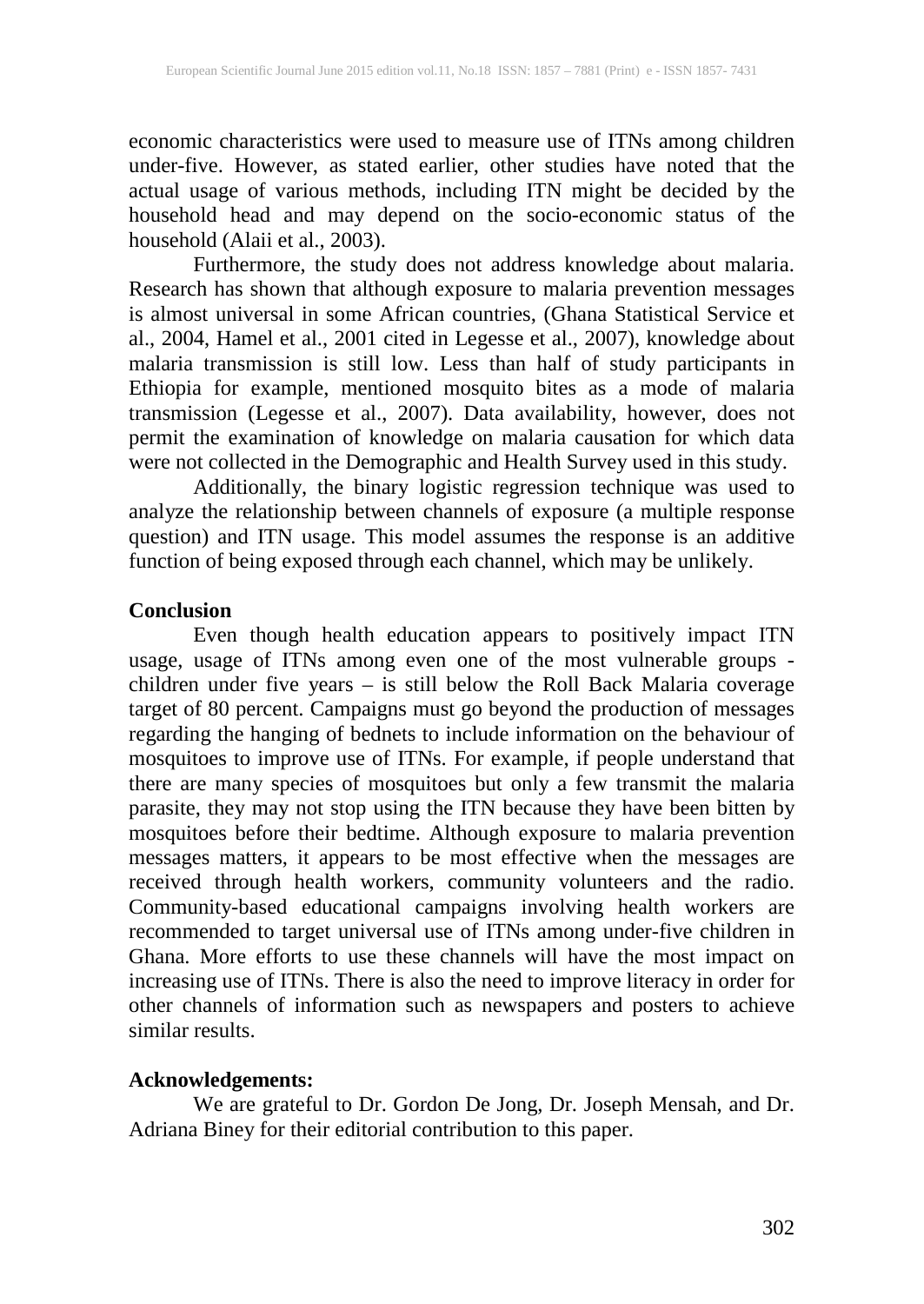# **References:**

Adongo, P.B., Kirkwood, B. & Kendall, C. (2005). How local community knowledge about malaria affects insecticide-treated net use in Northern Ghana. Tropical Medicine and International Health 10(4):366-378. Agyepong, I.A. & Manderson, L. (1999). Mosquito avoidance and bed net use in the Greater Accra Region, Ghana, Journal of Biosocial Science 31:79-92.

Alaii, J.A., Borne, H.W. van den, Kachur, S.P., Mwenesi, H., Vulule, J.M., Hawley, W.A., Meltzer, M.I., Nahlen, B.L. & Phillips-Howard, P.A. (2003). Perceptions of bed nets and malaria prevention before and after a randomized controlled trial of permethrin-treated bed nets in western Kenya, American Journal of Tropical Medicine and Hygiene 68(Suppl 4):142-148.

Asante, F.A. & Asenso-Okyere, K. (2003). Economic Burden of Malaria in Ghana, A technical report submitted to the World Health Organization, African Regional Office.

Ayalew, A. & Amsalu, F. (2009). Utilization of insecticide treated nets in Arbaminch Town and the malarious villages of Arbaminch Zuria District, Southern Ethiopia, Ethiopian Journal of Health Development 23 (3):206-215. Atkinson, J.M., Fitzgerald, L., Toaliu, H., Taleo, G., Tynan, A., Whittaker, M., Riley, I., & Valley, A. (2010). Community participation for malaria elimination in Tafea Province, Vanuatu: Part 1. Maintaining motivation for prevention practices in the context of disappearing disease, Malaria Journal 9:93.

De La Cruz, N., Crookston, B., Dearden, K., et al., Gray, B., Ivins, N., Alder, S., Davis, R. (2006). "Who sleeps under bednets in Ghana? A doer/non-doer analysis of malaria prevention behaviours", Malaria Journal 5( 61).

Ghana Statistical Service (GSS), Ghana Health Service (GHS), and ICF Macro. (2009). Ghana Demographic and Health Survey 2008. Accra, Ghana: GSS, GHS, and ICF Macro.

Ghana Statistical Service (GSS), Noguchi Memorial Institute for Medical Research, ORC Macro. (2004). Ghana Demographic and Health Survey: 2003 Final Report. Calverton, Maryland: GSS, NMIMR, ORC Macro.

Goesch, J.N., Schwarz, N.G., Decker, M-L. et al. (2008). Socio-economic status is inversely related to bed net use in Gabon, Malaria Journal 7(60).

Jones, G., Steketee, R.W., Black, R.E., Bhutta, Z.A., Morris, S.S. & Bellagio, (2003). Child Survival Study Group: How many child deaths can we prevent this year?, Lancet 362:65-71.

Lasswell, H.D. (1948). The Structure and Function of Communication in Society. In The Communication of Ideas, ed. L. Bryson. New York: Institute for Religious and Social Studies.

Legesse, Y., Ayalew, T., Tefera, B. & Kora, T. (2007). Knowledge, Attitude and Practice about Malaria Transmission and Its Preventive Measures among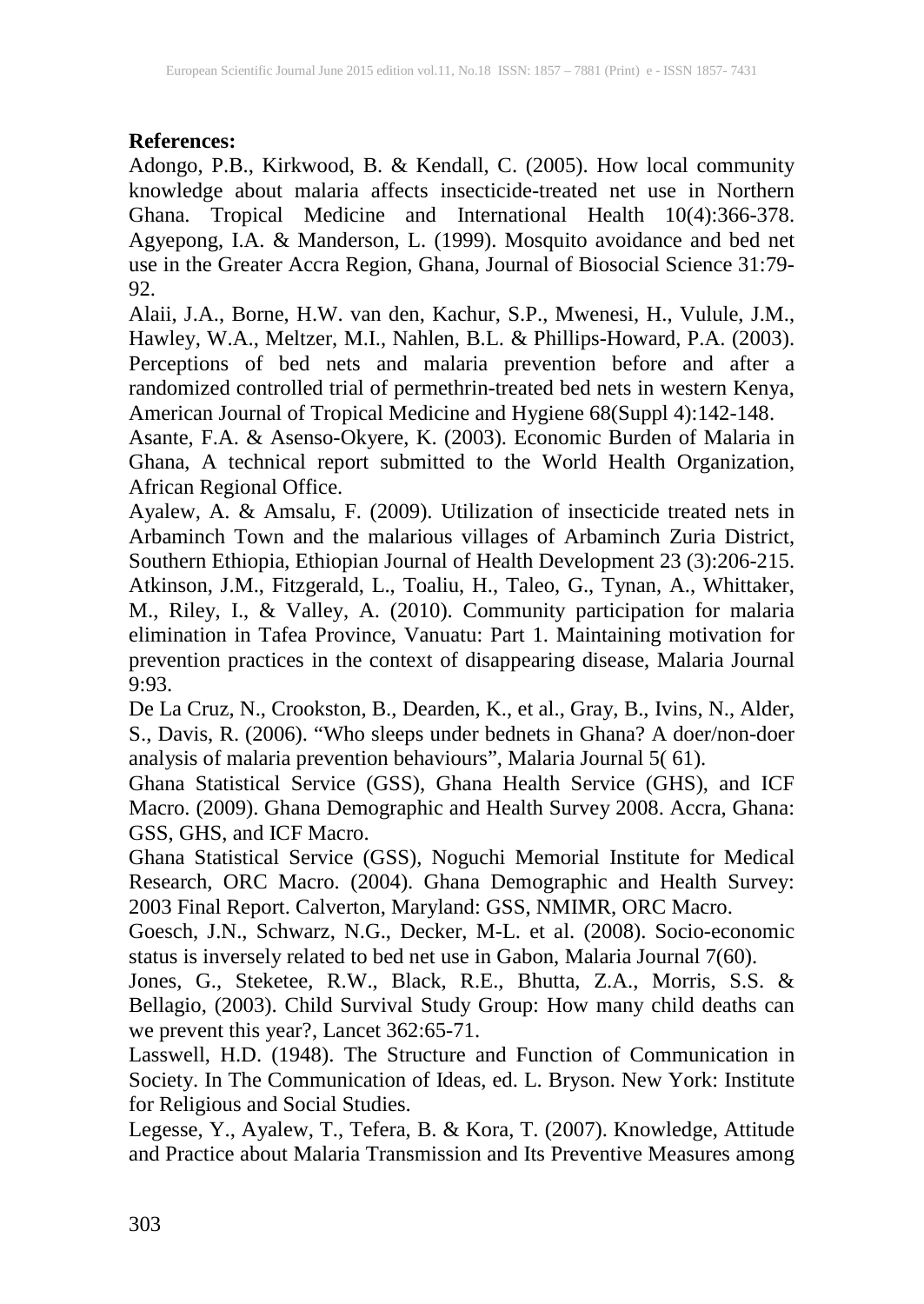Households in Urban Areas of Assosa Zone, Western Ethiopia, Ethiopian Journal of Health Development 21(2):157-165.

Lengeler, C. (2004). Insecticide-treated bed nets and curtains for preventing malaria. Cochrane Database Syst Rev 2:CD000363.

Mazigo, H.D., Obasy, E., Mauka, W., Manyiri, P., Zinga, M., Eliningaya, J., Kweka, Ladslaus, L., Mnyone, Heukelbach, J. (2010). Knowledge, Attitudes, and Practices about Malaria and Its Control in Rural Northwest Tanzania Malaria Research and Treatment Volume 2010, Article ID 794261, 9 pages.

Ministry of Health, (2009). Malaria Control Program Report 2008, MOH, Accra, Ghana.

Minja, H., Schellenberg, J.A., Mukasa, O., Nathan, R., Abdulla, S., Mponda, H., Tanner, M., Lengeler, C. & Obrist, B. (2001). Introducing insecticidetreated nets in the Kilombero Valley, Tanzania: the relevance of local knowledge and practice for an information, education and communication (IEC) campaign, Tropical Medicine and International Health 6:614-623.

Njama, D., Dorsey, G., Guwatudde, D., Kigonya, K., Greenhouse, B., Musisi, S. & Kamya, M.R. (2003). Urban malaria: primary caregivers' knowledge, attitudes, practices and predictors of malaria incidence in a cohort of Ugandan children, Tropical Medicine and International Health 8(8):685–692.

Ndjinga, J.K. & Minakawa, N. (2010). The importance of education to increase the use of bed nets in villages outside of Kinshasa, Democratic Republic of the Congo, Malaria Journal 9: 279.

Nuwaha, F. (2001). Factors influencing the use of bed nets in Mbarara municipality of Uganda, American Journal of Tropical Medicine and Hygiene 65(6):877–882.

Opiyo, P., Mukabana, W.R., Kiche, I., Mathenge, E., Killeen, G.F. & Fillinger, U. (2007). An exploratory study of community factors relevant for participatory malaria control on Rusinga Island, western Kenya, Malaria Journal 6:48.

Owusu-Agyei, S., Awini, E., Anto, F., Mensah-Afful, T. Adjuik, M., Hodgson, A., Afari, E. & Binka, F. (2007). Assessing malaria control in the Kassena-Nankana district of northern Ghana through repeated surveys using the RBM tools, Malaria Journal 6:103.

Rhee, M., Sissoko, M., Perry, S., McFarland, W., Parsonnet, J. & Doumbo, O. (2005). Use of insecticide-treated nets (ITNs) following a malaria education intervention in Piron, Mali: a control trial with systematic allocation of households, Malaria Journal 4:35.

Roll Back Malaria, World Health Organization, United Nations Children's Fund (2005). *World Malaria Report 2005.* Geneva.

United Nations Children's Fund (2007). Malaria and children; Progress in intervention coverage, New York.